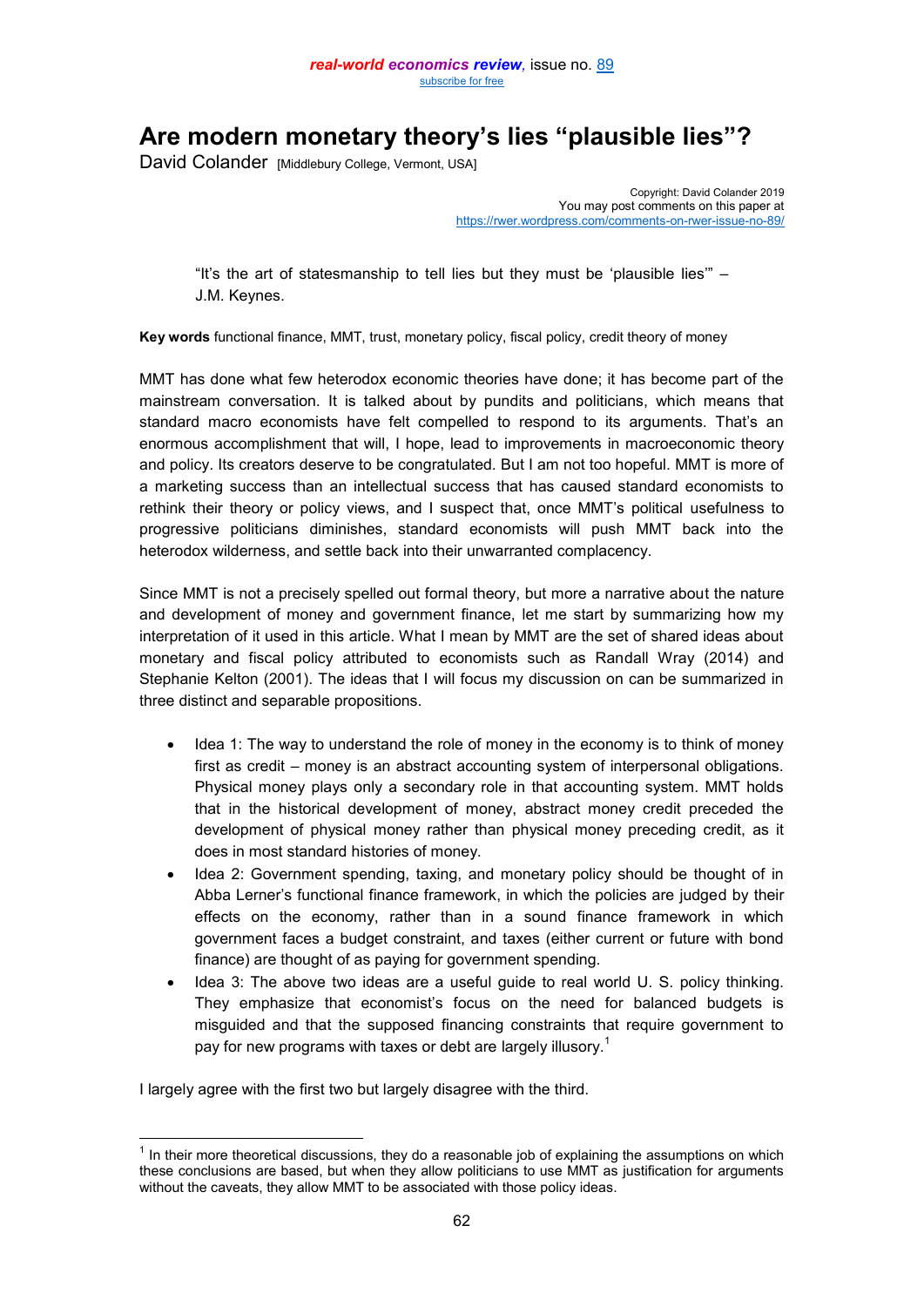# **MMT's story of money**

As a descriptive narrative theory of money, MMT does a much better job than the standard textbook economic narrative in conveying a sense of the development of money and the role that money and credit play in our economy. Its ideas, in my view, are not especially heterodox, and are consistent with the broad-based historical macroeconomic monetary cannon as captured in the work of monetary economists such as Thornton, Bagehot, Keynes, Yeager, and Goodhart.<sup>2</sup> That said, I agree that standard modern economists, because of their formal modeling obsession, have lost sight of the broader narratives that necessarily accompany a model, and determine how the model is interpreted.

A central MMT complaint about standard monetary theory is that standard economics doesn't tell a good story about the introduction of money into the economy. In the standard story, money is central to exchange; physical money makes markets possible. In the MMT story, physical money is simply part of a broader accounting system in which credit plays a central role in making markets possible. Thus, according to MMT advocates, money is inherently involved with credit, and in much of their writing, following Georg Knapp (1924) and Abba Lerner (1947), they treat money as inherently involved with state credit.

I find credit theories of money satisfying and insightful. They offer a conception of money that better fits my sense of money as a complex social convention that is more deeply entangled with the real economy than the standard conceptions of money allow. In my view the most likely reason it hasn't been adopted by the profession is because recognizing this aspect of money undermines standard economist's belief in the usefulness of formal mathematical models of a monetary economy as a direct policy guide. It is precisely that entanglement that makes money not fit into formal theories – money's very essence is connected to the social contract that holds society together. Technical models only provide general background guidance, not direct policy guidance. In a monetary economy real world policy guidance does not follow from technical economic models, but rather from models which have social relationships embedded in them, or which are somehow modified to take social contract issues into account.

#### *Money as a creature of the society*

While I agree with the credit theory of monies, I interpret the underlying theory slightly differently than do most MMT advocates. Whereas they emphasize Georg Knapp's view that portrays money as a creature of the state, I emphasize the views of Henry Macleod (1889), which sees money as a creature of society, rather than just as a creature of the state. $3$  Money involves credit, but it need not be state credit. The analysis of money is, in principle, separable from the analysis of government finance, and connecting the two can lead to misleading policy implications.

 $\overline{\phantom{a}^2}$  As its advocates make clear, MMT is not a new theory; they are reviving earlier credit theories of money by economics such as Georg Knapp. MMT is grounded in earlier economic ideas that have, to varying degrees, been accepted by broad-based mainstream economists, such as Charles Goodhart. So, while MMT provides a much richer monetary theory than can be found in economists' formal standard models, I don't see MMT so much as a paradigm shift, but rather as a welcome refocusing within the broad-based mainstream of a narrative that has been almost forgotten by technically focused IS/LM and DSGE macroeconomists.

 $3$  Neil Skaggs (1998) has emphasized the importance Macleod's work and has expanded on Macleod's credit theory of money. Randy Wray's theoretical discussions of MMT foundations of money are often nuanced, and, in some of his work he specifically references Geoffrey Ingham and David Graeber who go beyond the state theory of money.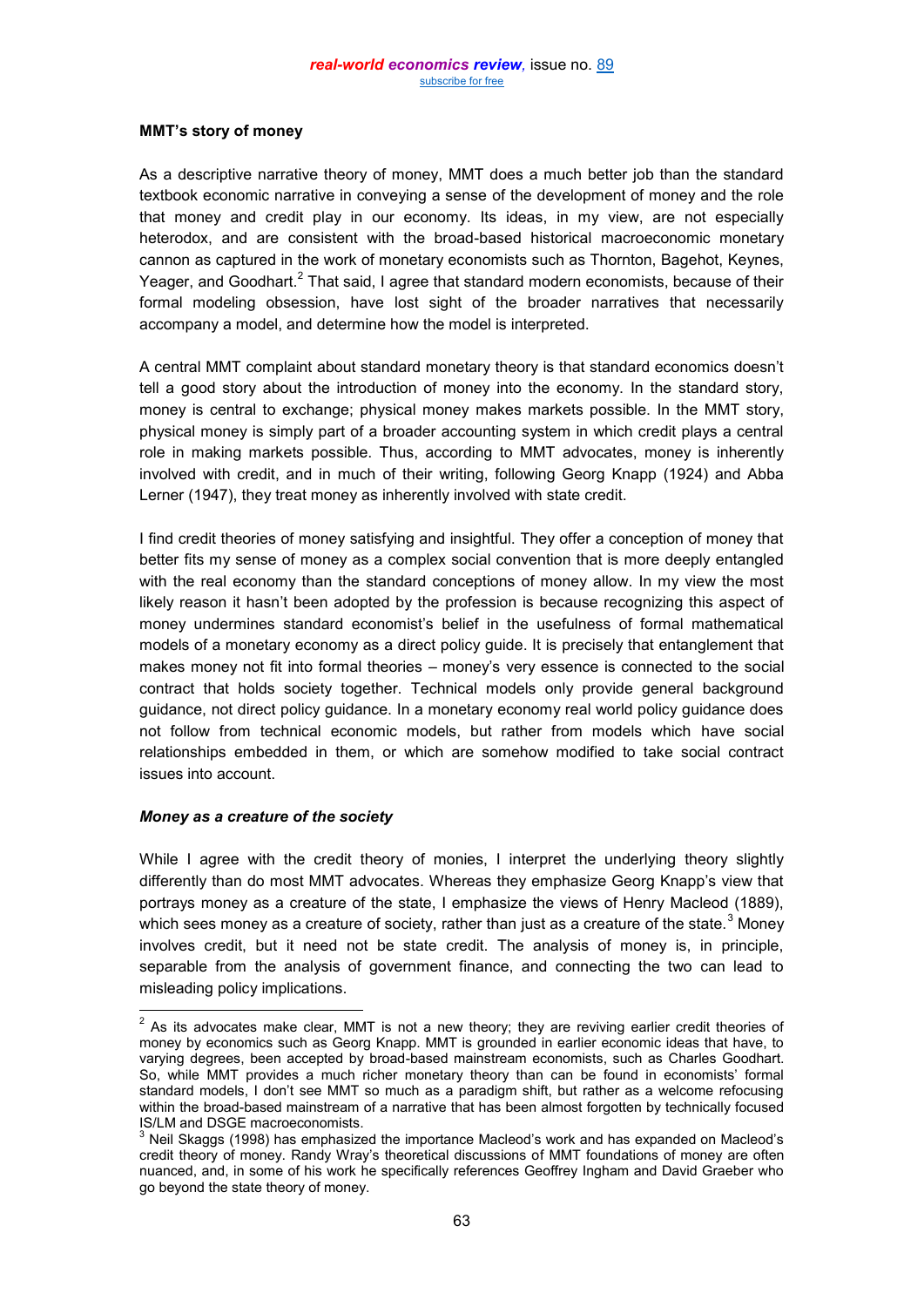The essence of credit theories of money involves seeing relations and trust among people as central to any theory of money. Money is best understood as part of an accounting system under which individuals keep track of their socially determined obligations to others. Goods can be traded for other goods without physical money as long as the individuals share an accounting system. The accounting system provides the foundation for the stability of society, and can be thought of as important part of its underlying operating system.

In pre-capitalist traditional societies, most obligations were not monetized, but were built into the fabric of society so little monetary exchange was needed. For example, serfs were allowed to use the land of the noble but in turn had to provide the noble with a portion of the harvest. These obligations were known and did not need any exchange of a physical money. Similarly, if someone wanted to borrow a cup of sugar with the expectation that the favor would be returned, the agents could simply keep the background accounting in their mind. Taxes were monetized and are the part of this system of obligations that MMT advocates focus on in their story of the development of money. According to MMT advocates by allowing debt of the state to be used in the payment of taxes the government created accounting money. It follows that money is a creature of the state.

My alternative spin on this history is that while that may be historically what happened, the state is not necessarily involved with the essence of money. Any large agent with outstanding debt, for example the church, who was willing to accept payment of that debt in fulfillment of an obligation to it, could have created an alternative credit money. Money is a creature of society, not of the state. Accounting systems involve much more than just government, and, in my view, evolved from the bottom up along the lines proposed by Martin Shubik (Shubik and Smith, 2016), not from the state down. So, within this broader "money as a creature of society" narrative, one thinks of a society as a set of obligations that is held together by explicit and implicit accounting systems that keep track of, and balance, the obligations of the agents to one another and to collective organizations that comprise society.

As Marx pointed out, capitalist market economies changed the nature of social relationships and they did so by changing the accounting system, and making it less focused on a set of inkind obligations and more focused on obligations measured in monetary values. This was accomplished by formalizing the accounting system with technical advances such as double entry bookkeeping. These advances allowed the trading and complexification of these obligations.<sup>4</sup> Again, these trades could be done without the exchange of physical money – within an accounting system, when you receive something from somebody, or take on an obligation, you can pay for it by debiting your account. No physical money need change hands for the trade to take place – the accounting system takes care of it all. MMT argues that the important aspects of money developed from the accounting systems and that physical money, such as gold, was simply the physical representation of an abstract accounting credit. It follows that it is the trust in the accounting system, not the inherent properties of the physical money, that gives money its value.

 $\overline{a}$ 

 $<sup>4</sup>$  Money makes material relations central. Other accounting systems are possible. For example, in the</sup> Middle Ages, the church had an accounting system – and people earned credits toward entrance to heaven by following church doctrines. Since the value of eternal salvation overwhelmed material goods what might be called spiritual accounting dominated material accounting. Once the church started selling indulgencies, the accounting system changed, allowing material relationships to expand in importance since one could buy entrance to heaven.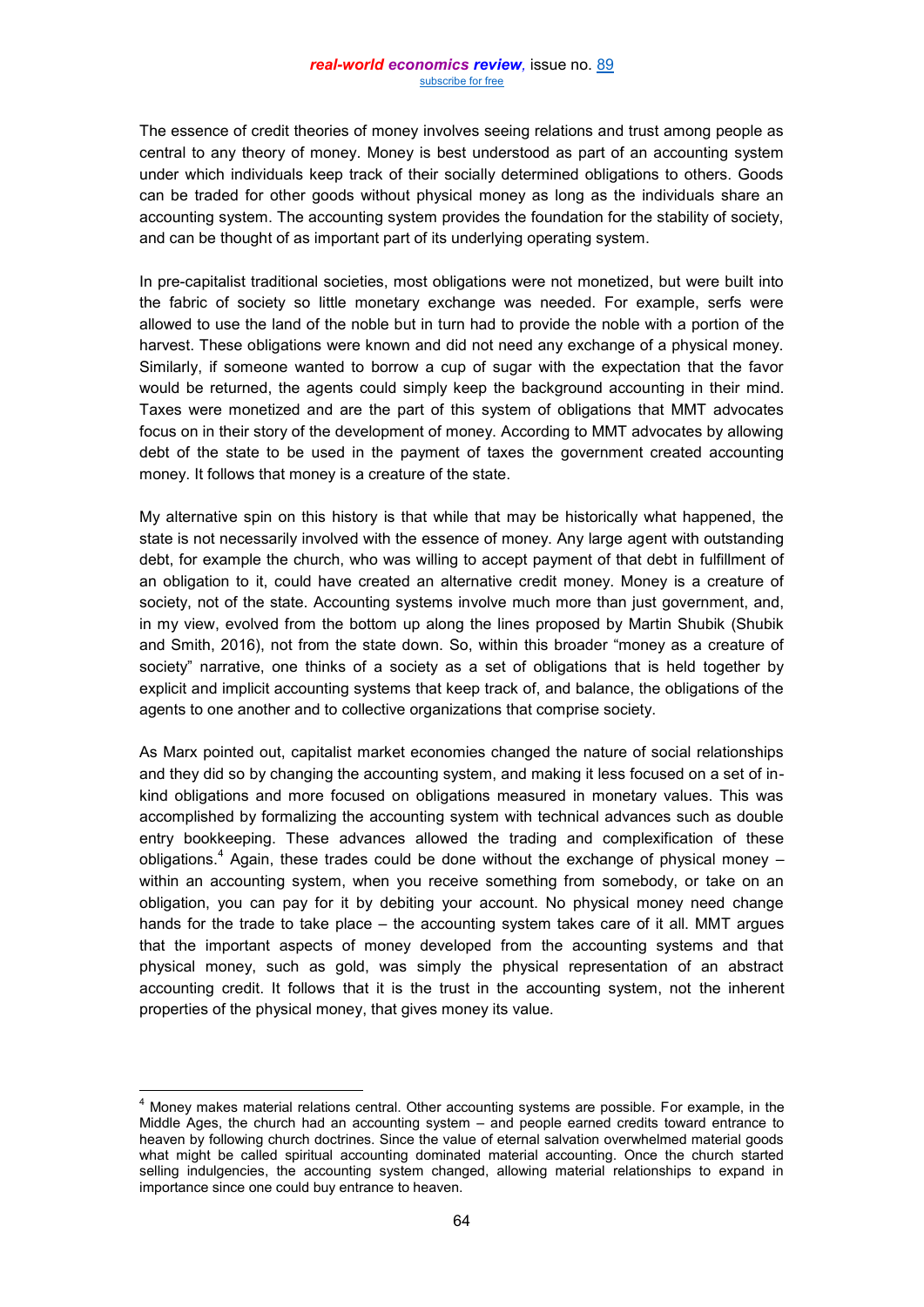# *The development and role of physical money*

An informal accounting system had severe limitations for both large and small items. For large items it needed to be formalized, which it was with various advances in bookkeeping and accounting. It was such developments that allowed capitalism to develop. For small items, tracking transactions in ledgers was cumbersome, and thus a simplification was developed. Societies created a physical representation of abstract credits or debits. What most people think of as money – cash – can be understood as an accounting simplification. Rather than keeping the credits and debits in a ledger, the accounting system was modified so that is had an analog computational system that eliminated the need to keep precise accounting records in the ledgers. To do that, it created a physical manifestation of a credit – say a dollar bill, a cigarette, or an ounce of gold. These could be transferred or held as stores of value. When that physical manifestation was transferred from one to another in payment for a good or fulfillment of an obligations, it was the equivalent to a debit and credit entry on the books of the buyer and seller. When paying with cash, the accounting ledgers are automatically adjusted through the holding of cash, not through any entries on the ledgers. Thus, the development of a physical money allowed a reduction of accounting costs.<sup>5</sup> So what we think of as cash is best thought as "analog accounting money".

I went through this historical discussion to emphasize that thinking of money as credit and part of the accounting system is not just a minor change to economists' narrative. It means that the standard formal macro models that assume an exogenous demand for money, or that treat money as a commodity, aren't capturing the central role of money in the economy. In the credit theory of money the monetary accounting system is seen as part of the underlying superstructure of the economy, and thus, it requires trusting that whomever oversees that monetary accounting system will not take advantage of their control of that accounting system to benefit themselves or their friends. If people lose faith in the fairness of that monetary system, they lose faith in the economy, and the economy will break down.

# *Separating monetary policy from government spending policy*

 $\overline{a}$ 

MMT's emphasis of the connection between money and state credit allows it to draw policy implications about government finance. I see the connection as misleading. In creating a system in which people have trust in the monetary system, they may well design the system to keep these state financing issues and monetary system issues separate, not because the issues have to be separate, but because in order to get the social contract agreed to, they were chosen to be kept separate. This separation is part of the operating system providing trust in the monetary system. The monetary authority is restricted from paying for government goods by direct bank financing because the temptation to do so is seen as too enticing for a government to resist, and its use as a direct financing method would decrease the needed trust in the monetary system.

Not making a connection between money and state credit, but rather making the connection to general societal credit not limited to the state, also allows MMT's insights to be better used in guiding our thinking about private monies of the future. Such monies are on the horizon because of computational advances in information processing and backroom accounting. Digital monies are exponentially increasing in importance, and it is likely that accounting for

 $5$  My interpretation of the MMT argument against other histories of money is that they get the focus wrong. They give far too much focus to this "analog accounting money" and too little to the accounting system of which it was a part.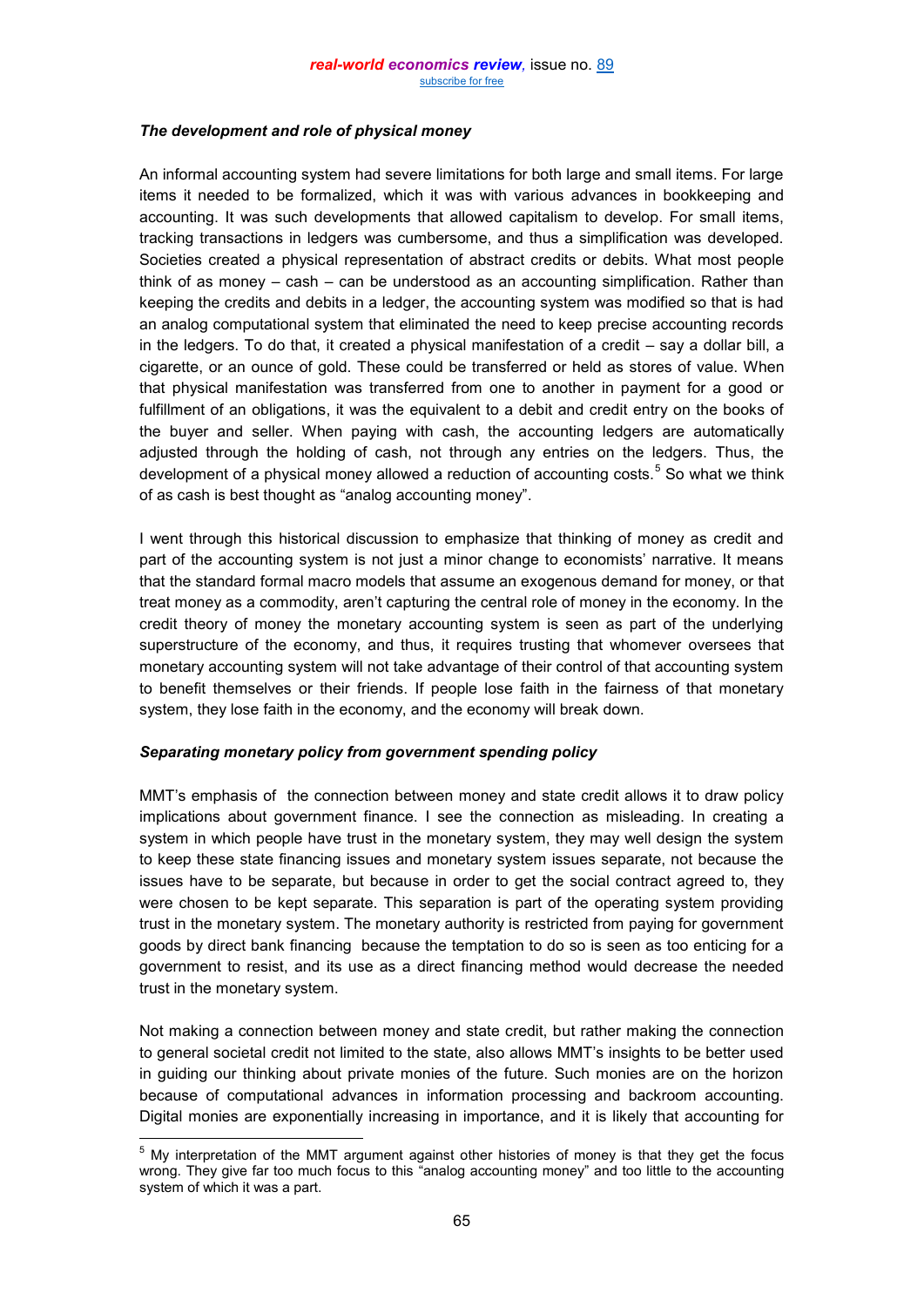purchases can be automated at close to zero marginal cost. This means that the real-world monetary system is becoming more like the theoretical accounting system underlying the credit theory of money. Specifically, with the developments of digital monies, private cryptocurrencies, and blockchain ledger accounting, private firms, such as Facebook's Libra, will likely challenge state control of aspects of money in the future.<sup>6</sup> Since there are large rents to be made in the seignorage associated with issuance of money, governments need economist's guidance on how these new private monies should be dealt with, and MMT offers important insights into these issues.

Our current monetary system will be further challenged by the ongoing globalization of the world economy in which multiple currencies are used. As international clearing systems become automated, we can expect disruptions in multi-currency transactions technology. In a globalized economy, with advanced computational and information processing tools, we can expect competition among state and private monies and units of account in ways that we have not seen before. MMT's narrative about money as credit can help us better understand these developments and can help guide the design of policy to prevent private capture of the rents and seignorage that will accompany those changes. Unfortunately, currently MMT is not being used to analyze such problems. Instead, by connecting money only to the state, MMT suggests that it has no insight into these private money developments.

#### **MMT and functional finance**

 $\overline{a}$ 

A second MMT idea is that the functional finance ideas of Abba Lerner should be given more focus in thinking about policy. I fully agree that, if one is talking about stabilization theory, functional finance provides important theoretical insights into the technical theory of how government finance affects aggregate spending. But, as is the case with the credit theory of money, they are insights that the best of standard macroeconomists have already incorporated into their economic thinking about policy. While economists (Keynes included) found functional finance strange when Lerner first presented it in the 1940s they quickly came around to accept its logic in guiding thinking about the theoretical usefulness of countercyclical policy. As they did so the important insights of functional finance become part of the standard broad-based economic cannon.

Where I have problems with MMT's focus on functional finance is when it is extended to realworld government monetary and fiscal policy. One reason this is problematic is because there is nothing in Lerner's insights about the need for government stabilization policy that require the stabilization to take place by deficit financing. To see this let us consider Lerner's implicit model, which is a highly simplified optimal control theory model of an economy with spending coordination failures. Specifically, in the model agent's individual decisions about spending affect aggregate spending, but agents don't take that effect on aggregate spending into account in their individual decision to spend. Optimally, they would take it into account. This means that in Lerner's model aggregate spending can be too high or too low, and a policy requiring all agents to take it into account is needed.

 $^6$  The US is unlikely to see these changes soon, but most countries having fewer financing options than does the US government, will.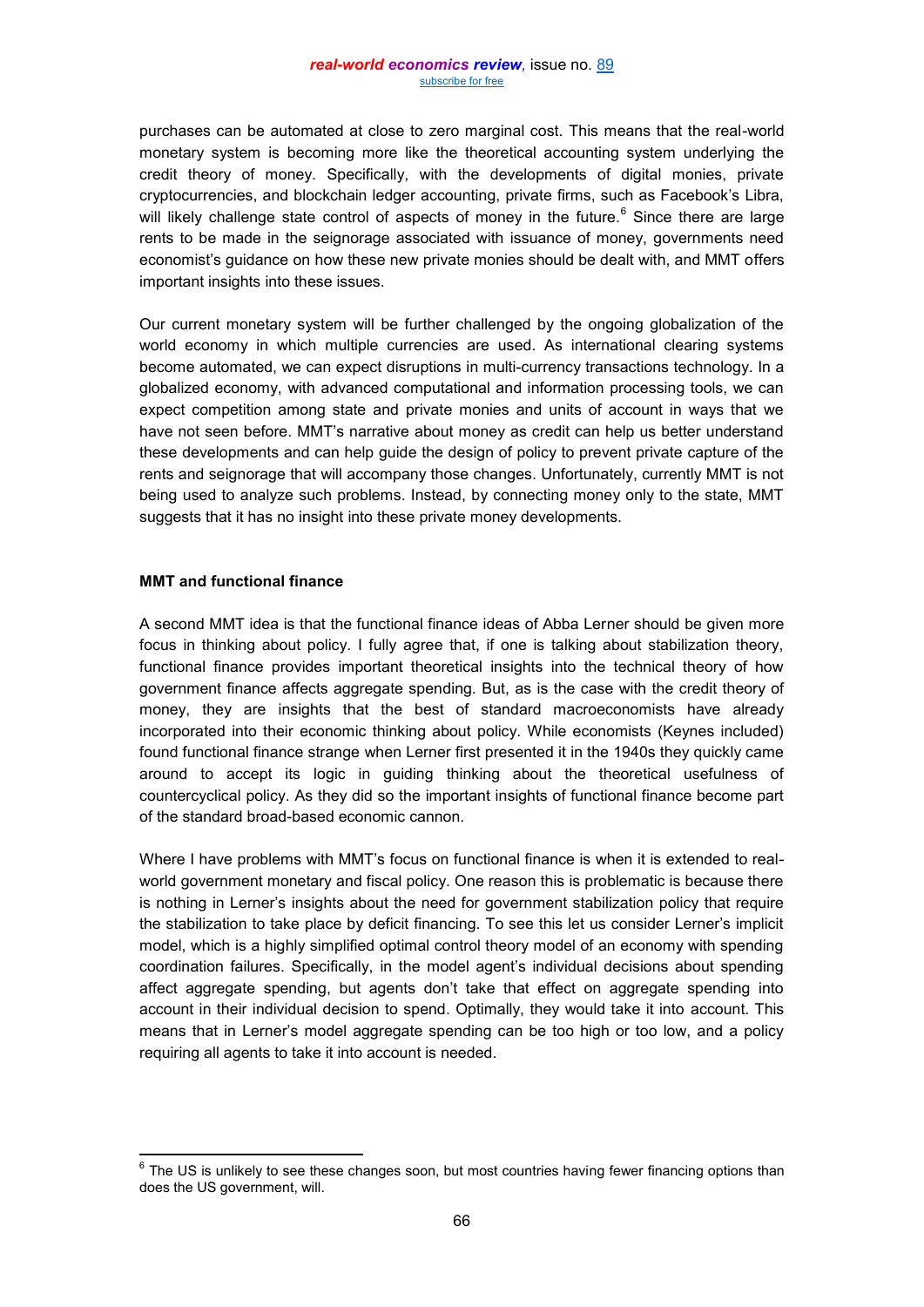#### *An alternative to fiscal policy stabilization*

By connecting Lerner's policy for dampening spending fluctuations to government spending policy, and suggesting it had relevance for the real-world policy, Lerner reduced some of functional finance's theoretical usefulness. The best way to see this is to recognize that fiscal and monetary policies are not the only policies that could achieve stabilization. In theory, the same aggregate results could have been achieved without using fiscal policy at all. Moreover, within Lerner's implicit model fiscal policy would not even be the optimal way to deal with these fluctuations if one accepted standard economic cost benefit analysis. The problem is that functional finance places the entire onus of adjusting spending on the government, when in Lerner's model it would be more efficient if the spending adjustment were distributed widely among all agents so that those with the lowest cost of adjusting their spending were incentivized to do the adjustment.

Such a general policy solution could be achieved with what might be called a "functional spending policy" rather than a functional finance policy. A functional spending policy would involve government passing a law requiring all agents in the economy to coordinate their spending decisions in a way that led to the desirable level of aggregate spending. Specifically, say the government determined that aggregate spending was too low. Each agent would be required to increase their spending levels by his share of the needed adjustment, or alternatively to pay someone else to increase their spending by the shortfall. For example, if actual output was 5% below desired output, an individual whose spending base was \$4,000 last period might be required to spend \$4,200 this period. If that agent continued to spend \$4,000 he would be required to buy \$200 of spending certificates from someone who spent \$200 more than his spending base.

The price of those spending certificates could be positive or negative, depending on the supply and demand for spending above or below the desired spending level. If desired spending equaled actual spending in the absence of the program, then, with the program, the price of these spending certificates would be zero. If aggregate spending were "too high" the price of spending certificates would be positive, and agents would be discouraged from spending. For example, an agent with \$200 more in spending than his base might buy a \$200 spending certificate for \$4 from an agent who was \$200 below his base. If aggregate spending was "too low" then the price of spending certificates would be negative, and people would be encouraged to spend. Assuming all the usual wild assumptions about markets working, this "functional spending solution" would keep spending at its ideal level by spreading the adjustment to all actors in the economy, rather than have government do all the adjustment through its fiscal policies.

I am not arguing that such a "solution" makes real-world policy sense. But the reasons it may not make sense are practical and social, not theoretical. The implicit models underlying it are mechanical, real world markets and policy are organic and evolving. Mechanical solutions do not easily translate to organic realities. They might be relevant but, to make that decision requires detailed institutional knowledge of the organic reality, that goes far beyond theoretical understanding. At best, technical economic theory provides some background insights that actual policy makers should take into account. It does not provide direct policy guidance.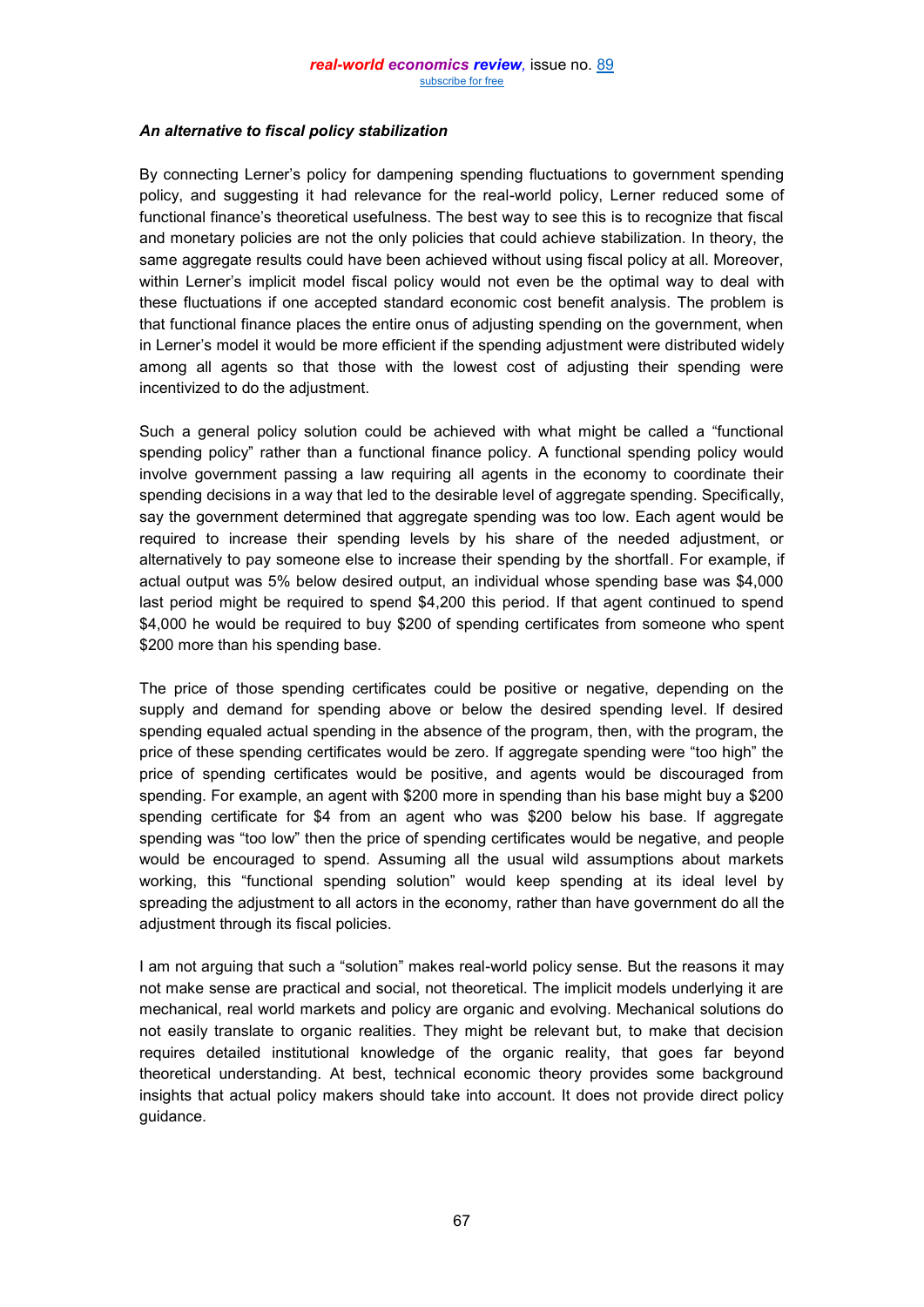It follows that one can hold the position that functional finance provides important theoretical insights (a position I hold), but as an actual real-world policy is highly limited in its usefulness (a position I also hold) The reason is that functional finance, like the above described functional spending policy, has serious practical problems of implementation.

I am also not arguing that the distributional effects of this spending certificate market policy are preferable to the distributional effects of an increase in government spending. Functional finance abstracts from such distributional issues. My point is that the real-world policy makers debate about fiscal policy is generally less concerned with aggregate spending, which is the focus of functional finance, and more about the distribution of spending, which is not the focus of functional finance. For example, functional finance is neutral on whether an expansion in aggregate spending is generated by increased government spending or by decreased taxes. If aggregate spending is considered too low, there is no functional finance reason why it can't be increased by cutting taxes. If MMT's theoretical insights had been presented as a justification for cutting taxes, rather than as a method for paying for new programs, I suspect that progressives would have been far less supportive of it, while supply siders would sign on.

#### **Good fiscal policy should be both sound and functional**

The above discussions of MMT's credit theory of money and functional finance ideas, while critical, are generally supportive of MMT. It is when one moves to MMT's implications for realworld policy where I have my strongest disagreements with MMT advocates. In my view MMT's usefulness, like almost all of economic theory's usefulness, is in providing abstract theoretical insights into policy design and theoretical modeling of the economy, not in providing useful advice directly applicable for policy.<sup>7</sup> The reason why is that the technical models cannot be easily translated into the real world. The theoretical insights are overwhelmed by political and institutional forces. Economist's formal models are mechanistic; real-world events are organic.

Consider functional finance; it assumes a well-functioning government exists whose goal is to maximize a known and shared social welfare function. It assumes that government can easily change its spending and taxing policies, and that the only negative consequence of government deficits, or of expansionary monetary policy, is inflation as measured by the CPI. That's not the real world I know. The real world I know has a government that is dysfunctional in many ways. Control of this government fluctuates among competing groups, who have different visions of the goals of economic policy. The decisions of whomever is currently in control are often governed by political considerations and involve significant private rent seeking that has little to do with the common good. Policies designed to be implemented by a beneficent well-functioning government are unlikely to work in the real world where politics, not economic theory, drive policy.

 $\overline{a}$  $<sup>7</sup>$  Let me be clear. MMT is not alone in this unacceptable blending of theory and policy. It is a central</sup> characteristic of modern standard economics which has lost its methodological bearings (Colander and Freedman, 2019). My position is that as a practical matter the two can't be blended, and as Nassau Senior, the first Classical economist to discuss economic methodology, argued long ago a theoretical economists' "conclusions, whatever be their generality and their truth, do not authorize him in adding a single syllable of advice. That privilege belongs to the writer or the statesman who has considered all the causes which may promote or impede the general welfare of those whom he addresses, not to the theorist who has considered only one." (Senior, 1836)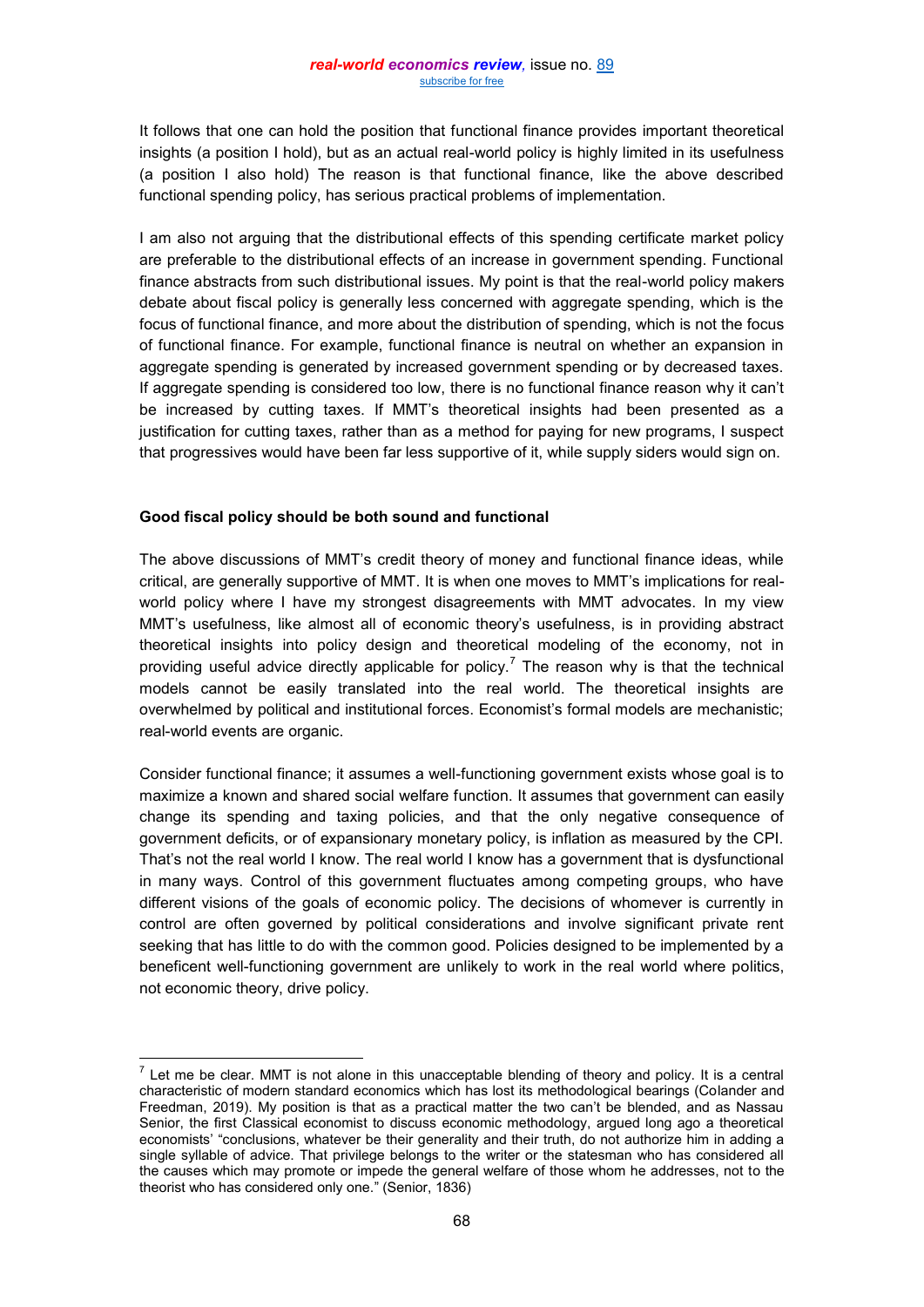Functional finance tells us that technically, in a model in which government can easily enact policy, and can easily change spending and taxes, assuming we do not have inflation, that there is no need to worry about government deficits; we should print money to finance new socially beneficial government programs. But is it realistic in the real world?

On the basis of such a model, does one really want to advise our real-world government that it doesn't have to worry about paying for its new programs? If progressives do not need to worry about paying for spending, then a similar argument exists for Tea Party advocates who want to lower taxes. So, if MMT insights on credit money and functional finance are easily translated into real world policy, why not just lower taxes to zero and have government spend on whatever the party in power wants?

The other MMT insight--the credit theory of money--suggests that policy advice should come from a much more nuanced model. Its insight is that money is part of the foundation of the economy, and that money is based on trust. In our politically divisive times, trust in government is hard to come by. An important goal of any policy should be to encourage people to trust the government and believe that it will make reasonable decisions on spending and taxes. What effect various policies will have on trust is not something that economists have any expertise in. I interpret the Classical prescription for sound finance as reflecting judgements about these trust issues, not about technical economic models. Sound finance policy and restrictions on financing spending by monetary expansion force groups with competing visions of appropriate policy to compromise and find a middle way.

Thus, I interpret sound finance and sound money policies not as theoretically determined policies, but rather as politically determined compromise policies that provide checks and balances on the way government power is used. Balancing the budget, limiting government debt and restricting monetary expansion, can be understood as guidelines that would have been integrated into a social contract that implicitly developed among various competing groups. MMT tells us that institutional trust is important, and it seems reasonable that some such restrictions are integrated into the monetary accounting system that MMT's credit theories of money highlight. They are not rules that follow from economic theory; rather, they are rules that evolved to govern the competition of competing political interests. Those rules seem limiting to those in power. But, by accepting limits on their spending when they are in power, the tradeoff is that they get limits on the other side when they are out of power.

Judgements about "sound finance" can, and should, change over time as problems and institutions change. That's what makes policy so complex. When "sound finance" was interpreted as meaning fixed precepts that could never to be broken, it provided lousy policy guidance. But when it was interpreted as providing flexible precepts capturing important realworld political and psychological realities that are useful to be kept in the back of policy maker's minds, sound finance provides useful guidance. Good fiscal policy is both sound and functional.

# **Conclusion**

The clash between considering the theoretical model results and the real-world results can be seen in the interaction between Lerner and Keynes. While a graduate student at LSE Lerner travelled to Cambridge to convince Keynes that his general theory was wrong. But while there, Lerner was converted and became an early interpreter of what Keynesian economics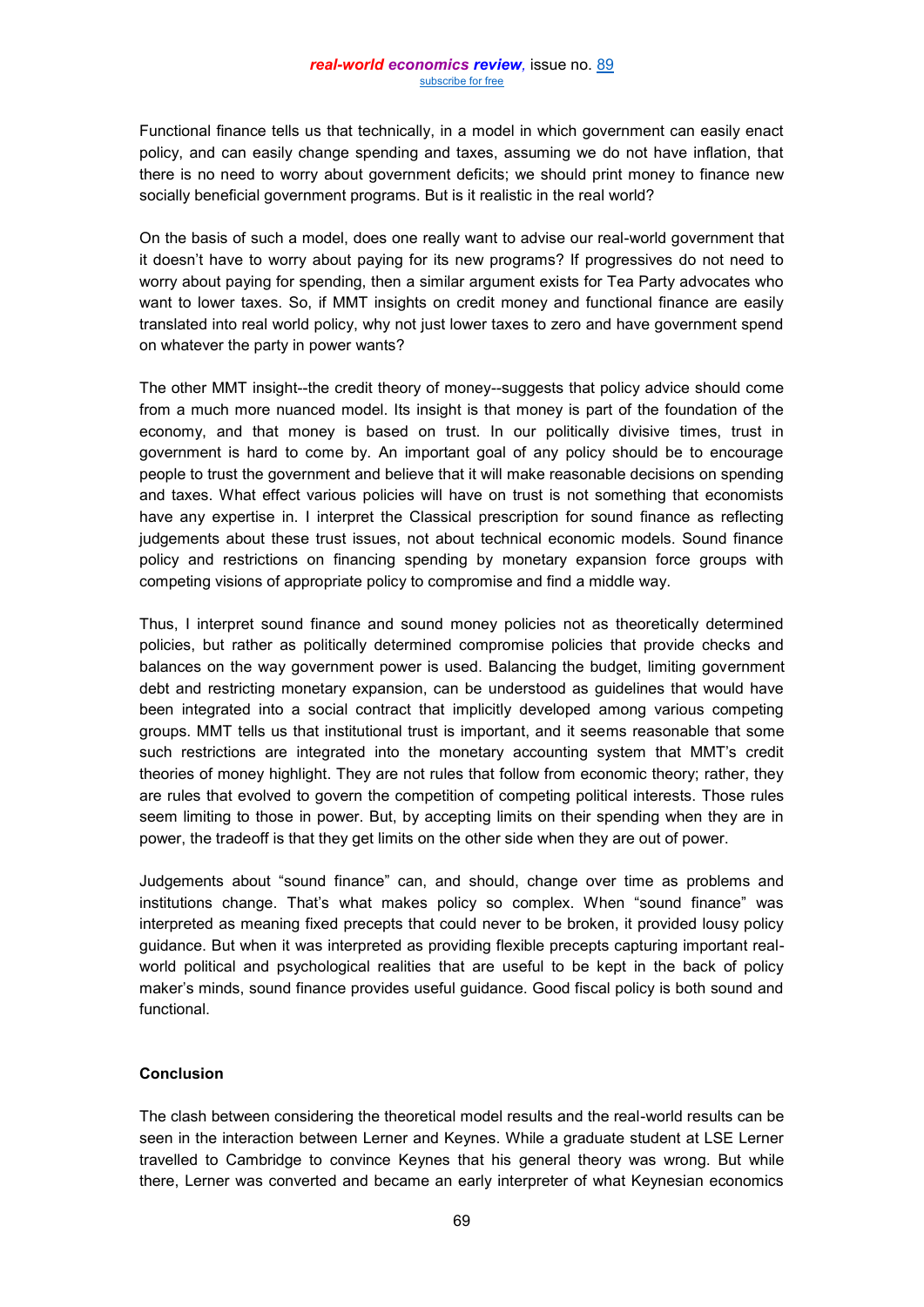meant. He wrote important interpretive articles as well as a book, *Economics of Control,* (1944) that spelled out the theoretical outlines of what we now consider Keynesian stabilization policy. It is Lerner's conception of Keynesian economics that most influenced the textbook model. But Lerner's model did not capture Keynesian subtlety. Whereas Keynes was circumspect and nuanced about the policy implications of his model, Lerner was not – he pushed the model to the limit, and if the model said it, then it was the policy to follow. That's great for teaching models, but it does not provide good policy guidance. Keynes was both a statesman and a theorist; he recognized the difference between policy following from a model and policy following from a full consideration of all issues. So, my suggestion is that in their policy advocacy, MMT advocates should become more like Keynes, and less like Lerner.

An encounter between Lerner and Keynes captures the difference between theoretical understanding of an issue and the policy understanding of that same issue, and provides insight into my disagreement with MMT advocates about policy. At a Fed Seminar that Keynes gave, Lerner made an impassioned argument for functional finance policy, arguing that deficits and debt don't matter. Much to the surprise of Keynesians who were there, Keynes lambasted Lerner for failing to understand the policy implications of his theory. The incident is likely the one that some have cited as the time when Keynes stated that he was not a Keynesian (Colander, 1984).

Later that evening, according to Alvin Hansen, they were at dinner and Abba Lerner came up to Keynes and asked him "Mr. Keynes, why don't we forget all this business of fiscal policy, public debt and all those things, and have some printing presses." Keynes, after he looked around the room to see that no newspaper reporters could hear, replied "It's the art of statesmanship to tell lies but they must be "plausible lies." (Colander and Landreth 1996). Once you enter the realm of plausible lies, you are in the realm of real-world policy. MMT's argument that economic theory tells us that progressive politicians don't have to worry about how to finance new spending doesn't meet that 'plausible lies" criteria.

#### **Bibliography**

Colander, David (1984) "Was Keynes a Keynesian or a Lernerian?" *Journal of Economic Literature.*

Colander, David and Craig Freedman (2019) *Where Economics Went Wrong*. Princeton: University Press.

Colander, David and Harry Landreth (1996) *The Coming of Keynesianism to America.* Cheltenham: Edward Elgar Publishers.

Graeber, David (2011) *Debt: The First 5000 Years*. Brooklyn, NY: Melville House Publishing.

Ingham, Geoffrey (2004) *The Nature of Money*. Malden MA.: Polity Press.

Kelton, Stephanie (2001) ["The role of the state and the hierarchy of money"](http://cas2.umkc.edu/economics/people/facultyPages/wray/courses/Econ601%202012/readings/Bell%20The%20Role%20of%20the%20State%20and%20the%20Hierarchy%20of%20Money.pdf), *[Cambridge Journal of](https://en.wikipedia.org/wiki/Cambridge_Journal_of_Economics)  [Economics](https://en.wikipedia.org/wiki/Cambridge_Journal_of_Economics)*, Vol. 25.

Knapp, Georg (1924 [1973]) *The State Theory of Money.* Clifton, NY: Augustus Kelly.

Lerner, Abba (1944) *The Economics of Control*. New York: MacMillan.

Lerner, Abba (1947) "Money as a Creature of the State." *American Economic Review*. May.

Macleod, Henry Dunning (*1889) [The Theory of Credit.](https://books.google.com/books?id=OgYaAAAAYAAJ) London: Longmans, Green, and Company.*

Minsky, Hyman (1986) *Stabilizing an Unstable Economy*. New Haven: Yale University Press.